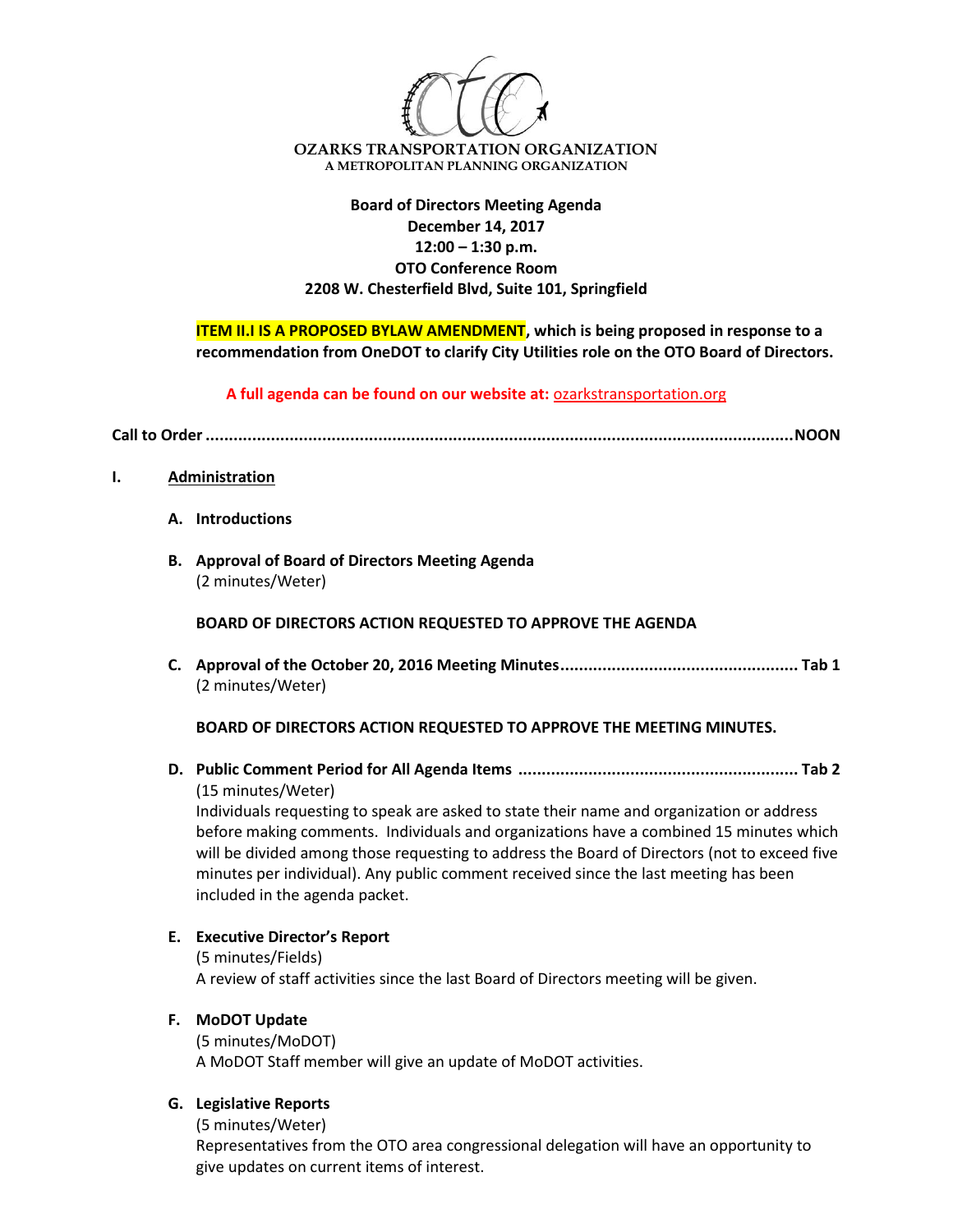#### **II. New Business**

**A. Administrative Modification Number One to the FY 2018-2021 TIP ............................ Tab 3** (5 minutes/Longpine) There are three changes included with Administrative Modification Number One to the FY 2018-2021 Transportation Improvement Program which is included for member review.

### **NO ACTION REQUESTED – INFORMATIONAL ONLY**

**B. Amendment Number Two to the FY 2018-2021 TIP.................................................... Tab 4** (5 minutes/Longpine) There are six changes requested to the FY 2018-2021 Transportation Improvement Program which are included for member review.

## **BOARD OF DIRECTORS ACTION IS REQUESTED TO APPROVE AMENDMENT NUMBER TWO FOR FY 2018-2021 TIP**

**C. MoDOT Scenario Project List ..................................................................................... Tab 5** (10 minutes/Fields) MoDOT has requested a project list in the event additional funding is available over the next ten year period. Due to the time constraints this scenario was not able to be reviewed by

the Technical Planning Committee.

#### **BOARD OF DIRECTORS ACTION IS REQUESTED TO ENDORSE THE SCENARIO PROJECT LIST.**

**D. Annual Listing of Obligated Projects .......................................................................... Tab 6** (5 minutes/Longpine) Staff will present the annual listing of obligated projects in the OTO area as required under CFR §450.332.

## **BOARD OF DIRECTORS ACTION IS REQUESTED TO APPROVE THE ANNUAL LISTING OF OBLIGATED PROJECTS**

**E. Federal Funds Balance Report ................................................................................... Tab 7** (10 minutes/Longpine) An updated federal funds balance report is included. Members are requested to review the

report and advise staff of any discrepancies.

### **NO ACTION REQUIRED – INFORMATIONAL ONLY**

**F. Independent Single Audit Report for FY 2016-2017 .................................................... Tab 8** (10 minutes/Cameron and Rodgers) David Cameron, OTO Treasurer and Cinda Rodgers, Independent Auditor will provide an overview of the FY 2016-2017 Independent Financial Audit Report.

### **BOARD OF DIRECTORS ACTION IS REQUESTED TO ACCEPT THE FY 2016-2017 INDEPENDENT SINGLE AUDIT REPORT.**

**G. Financial Statements for 1st Quarter 2017-2018 Budget Year..................................... Tab 9** (5 minutes/Cameron) David Cameron, OTO Board Treasurer, will present the first quarter financial report.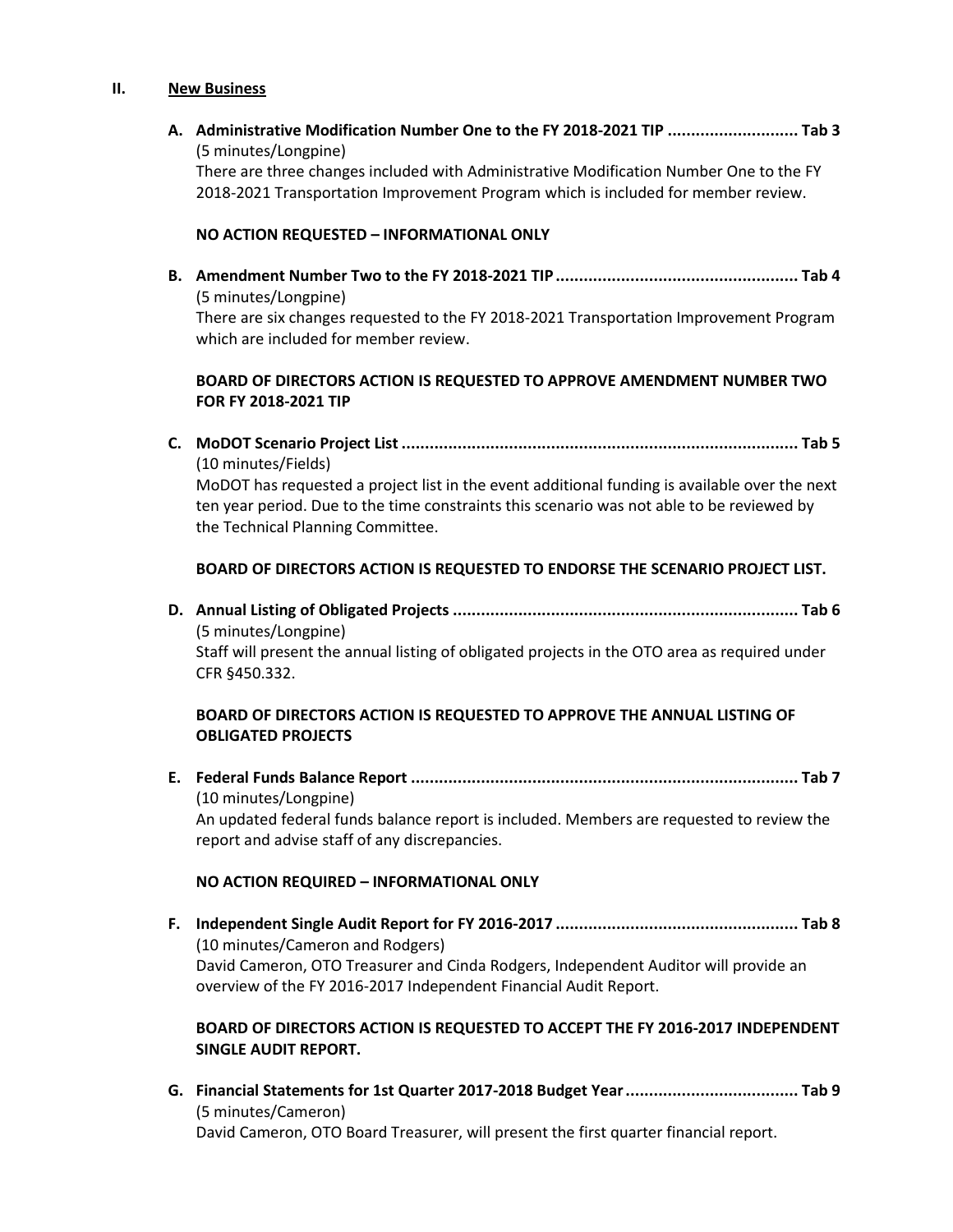### **BOARD OF DIRECTORS ACTION IS REQUESTED TO ACCEPT THE FIRST QUARTER FINANCIAL REPORT.**

**H. 2018 Safety Performance Targets............................................................................ Tab 10** (10 minutes/Longpine) OTO is required to adopt annual safety targets in order to comply with federal transportation law.

# **BOARD OF DIRECTORS ACTION REQUESTED TO ADOPT THE 2018 SAFETY PERFORMANCE TARGETS.**

**I. Bylaw Amendment ................................................................................................. Tab 11** (5 minutes/Fields) An amendment is proposed to the OTO bylaws as recommended by OneDOT to clarify City Utilities role on the OTO Board of Directors.

## **BOARD OF DIRECTORS ACTION IS REQUESTED TO APPROVE THE BYLAW AMENDMENT.**

**J. Federal Legislative Priorities.................................................................................... Tab 12** (5 minutes/Fields) An amendment is proposed to the OTO bylaws as recommended by OneDOT to clarify City Utilities role on the OTO Board of Directors.

## **BOARD OF DIRECTORS ACTION IS REQUESTED TO APPROVE THE FEDERAL LEGISLATIVE PRIORITIES.**

**K. Nominating Committee Report ............................................................................... Tab 13** (5 minutes/Nominating Committee) The OTO Board of Directors Nominating Committee will present the 2017 Slate of Officers and Executive Committee members (1-year term)

## **BOARD OF DIRECTORS ACTION IS REQUESTED TO APPOINT THE OFFICERS AND EXECUTIVE COMMITTEE MEMBERS.**

**L. Welcome to new Chairman and Vice-Chairman** (2 Minutes/Weter)

### **NO ACTION REQUIRED**

**M. OTO Board of Directors 2018 Meeting Schedule....................................................... Tab 14** (2 Minutes/Weter)

### **NO ACTION REQUIRED – INFORMATIONAL ONLY**

### **III. Other Business**

**A. Board of Directors Member Announcements** (5 minutes/Board of Directors Members) Members are encouraged to announce transportation events being scheduled that may be of interest to OTO Board of Directors members.